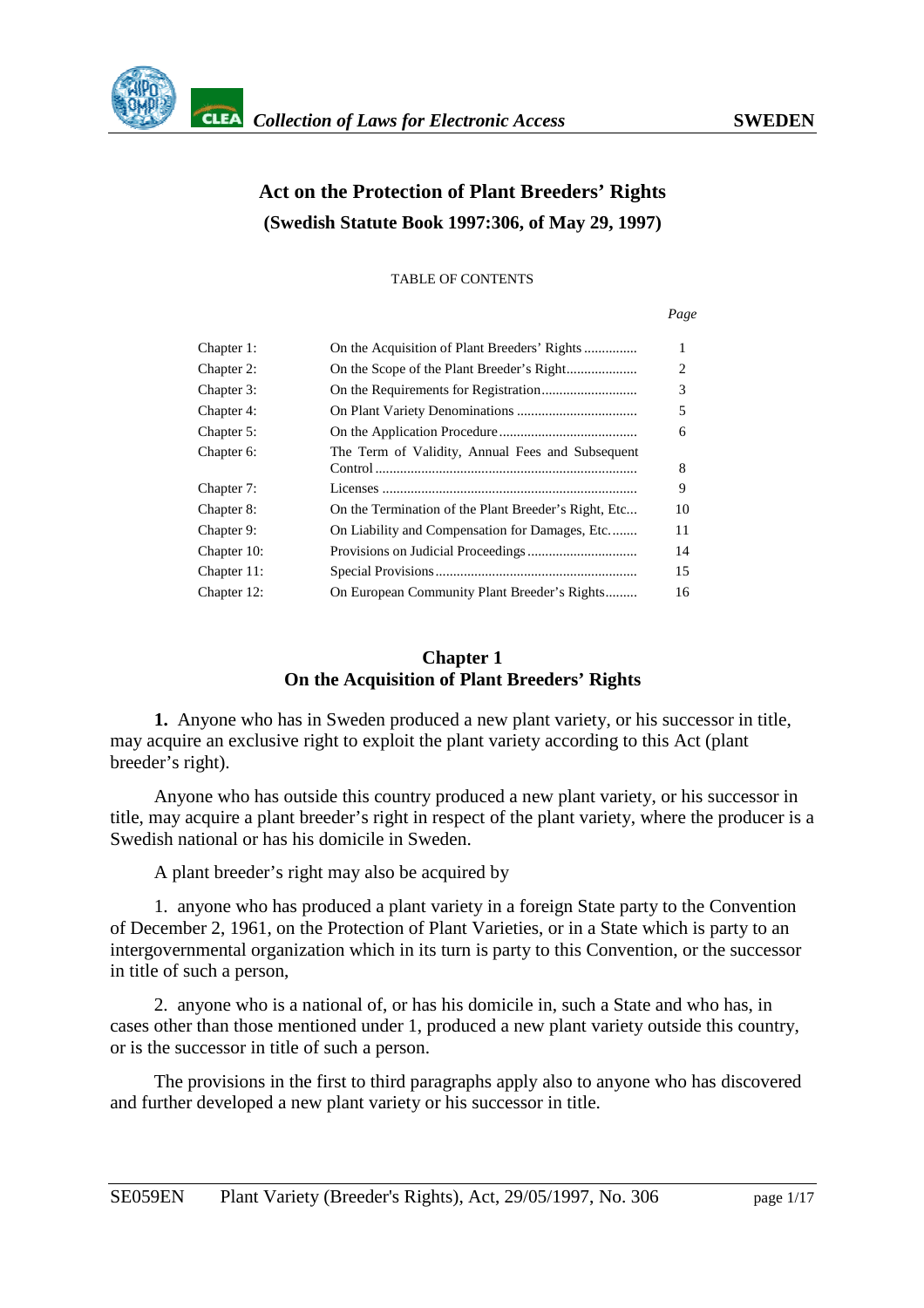<span id="page-1-0"></span>A plant breeder's right is acquired through registration of the plant variety.

**2.** The Government may prescribe that a plant breeder's right may be acquired also in cases other than those provided for in Article 1, where this is of specific importance for the supply of the Swedish market or for Swedish plant breeding activities.

The Government may furthermore provide for the application of this Act in relation to other countries on condition of reciprocity or where this follows from such an agreement with a foreign State or intergovernmental organization which has been approved by the Parliament.

**3.** A "plant variety" means for the purposes of this Act a plant grouping within one and the same botanical entity of the lowest known rank, where this grouping can

1. be defined by the expression of characteristics resulting from a given genotype or combination of genotypes,

2. distinguished from any other plant grouping by the expression of at least one of the said characteristics, and

3. considered as a unit with regard to its suitability for being propagated unchanged.

#### **Chapter 2 On the Scope of the Plant Breeder's Right**

**1.** A plant breeder's right applies to

1. the plant variety which has been registered in accordance with the provisions of this Act,

2. groupings of plants which are not clearly distinguishable from the variety which has been registered,

3. plant varieties which are essentially derived from the registered variety, where the registered variety is not in itself an essentially derived variety, and

4. plant varieties whose production requires the repeated use of the protected variety.

A plant variety shall be deemed to be essentially derived where it

1. is predominantly derived from the initial variety, or from a variety that in itself is predominantly derived from the initial variety, while retaining the expression of the essential characteristics that result from the genotype or combination of genotypes of the initial variety,

2. is clearly distinguishable from the initial variety, and

3. except for the differences which result from the act of derivation, conforms with the initial variety in the expression of the essential characteristics that result from the genotype or combination of genotypes of the initial variety.

**2.** With the exceptions provided for in Articles 3 and 4, the plant breeder's right includes that nobody may, without the authorization of the holder of the plant breeder's right,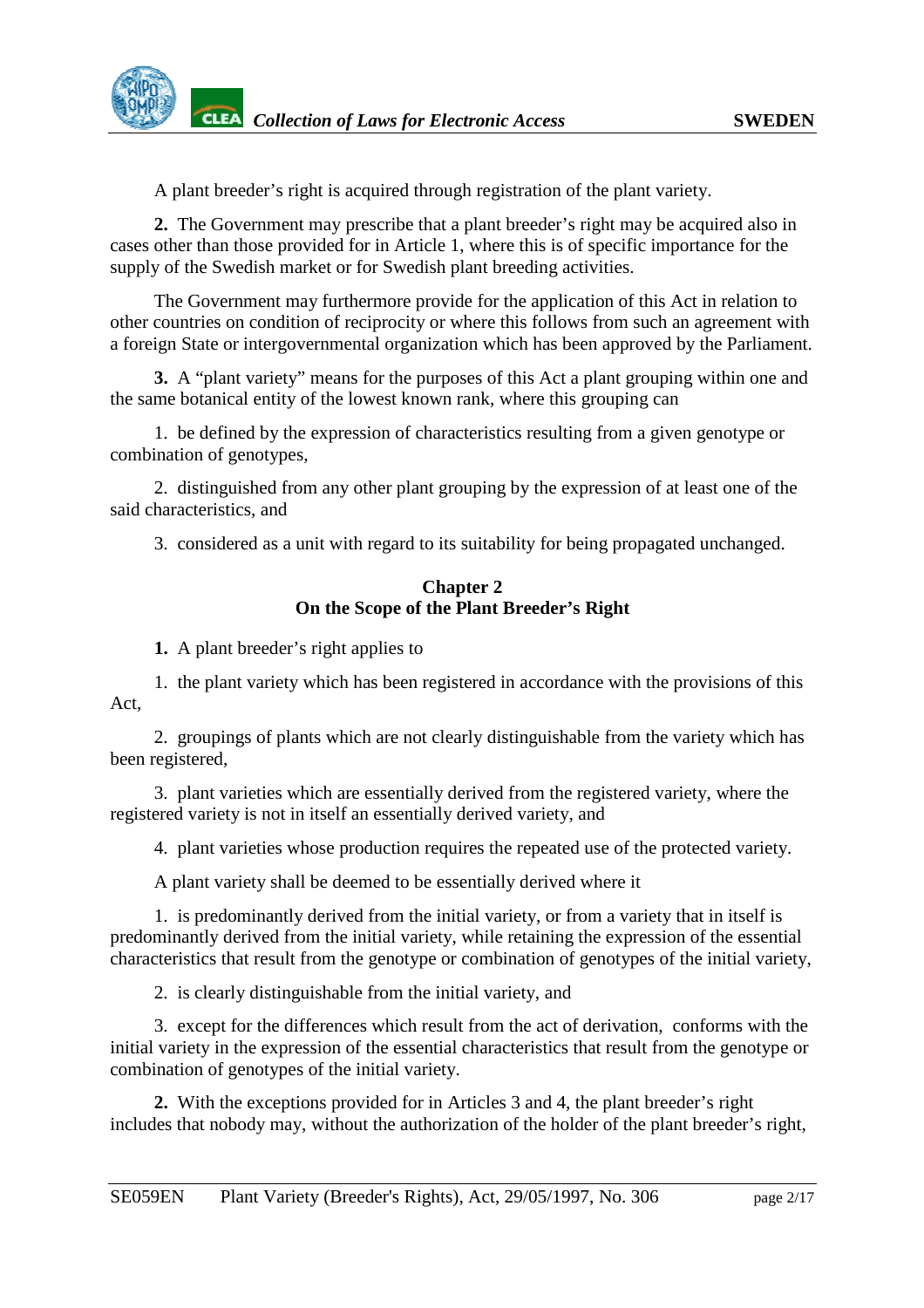<span id="page-2-0"></span>exploit a plant variety or another grouping of plants covered by the plant breeder's right through

- 1. producing or reproducing propagating material,
- 2. conditioning propagating material for the purposes of propagation,
- 3. offering propagating material for sale,
- 4. selling or otherwise marketing propagating material,
- 5. exporting propagating material from Sweden,
- 6. importing propagating material to Sweden, or
- 7. stocking propagating material for any of the purposes indicated in items 1. to 6.

Where the holder of the plant breeder's right had no reasonable opportunity to exercise the right in relation to a certain propagating material, nobody may without his or her authorization exploit the plant variety through such acts as mentioned in the first paragraph, items 1. to 7. by using harvested material which has been produced by means of this propagating material.

- **3.** The plant breeder's right does not include
- 1. acts carried out privately and for non-commercial purposes,
- 2. acts carried out for experimental purposes, and
- 3. acts carried out for the purposes of breeding of new plant varieties.

**4.** The plant breeder's right does not include the exploitation of plant variety material which has been brought on the market within the European Economic Area by the holder of the plant breeder's right or with his consent.

The provisions of the first paragraph do not extend to the exportation of plant variety material which can be used for propagating purposes, where the exportation is directed towards a foreign country where the plant genus or species to which the variety belongs is not protected and the material exported is not intended for final consumption.

**5.** The provisions on exceptions from the exclusive right in Article 14 of the Council Regulation (EG) No. 2100/94 of July 27, 1994, on the Community Breeder's Right and the Implementing Regulations which have been issued on the basis of that Article shall apply also to plant varieties which have been registered according to this Act. The provisions in that Article and Regulation on the Community Plant Breeder's Right shall apply to plant breeder's rights under this Act.

# **Chapter 3 On the Requirements for Registration**

**1.** A plant variety may be registered only if it is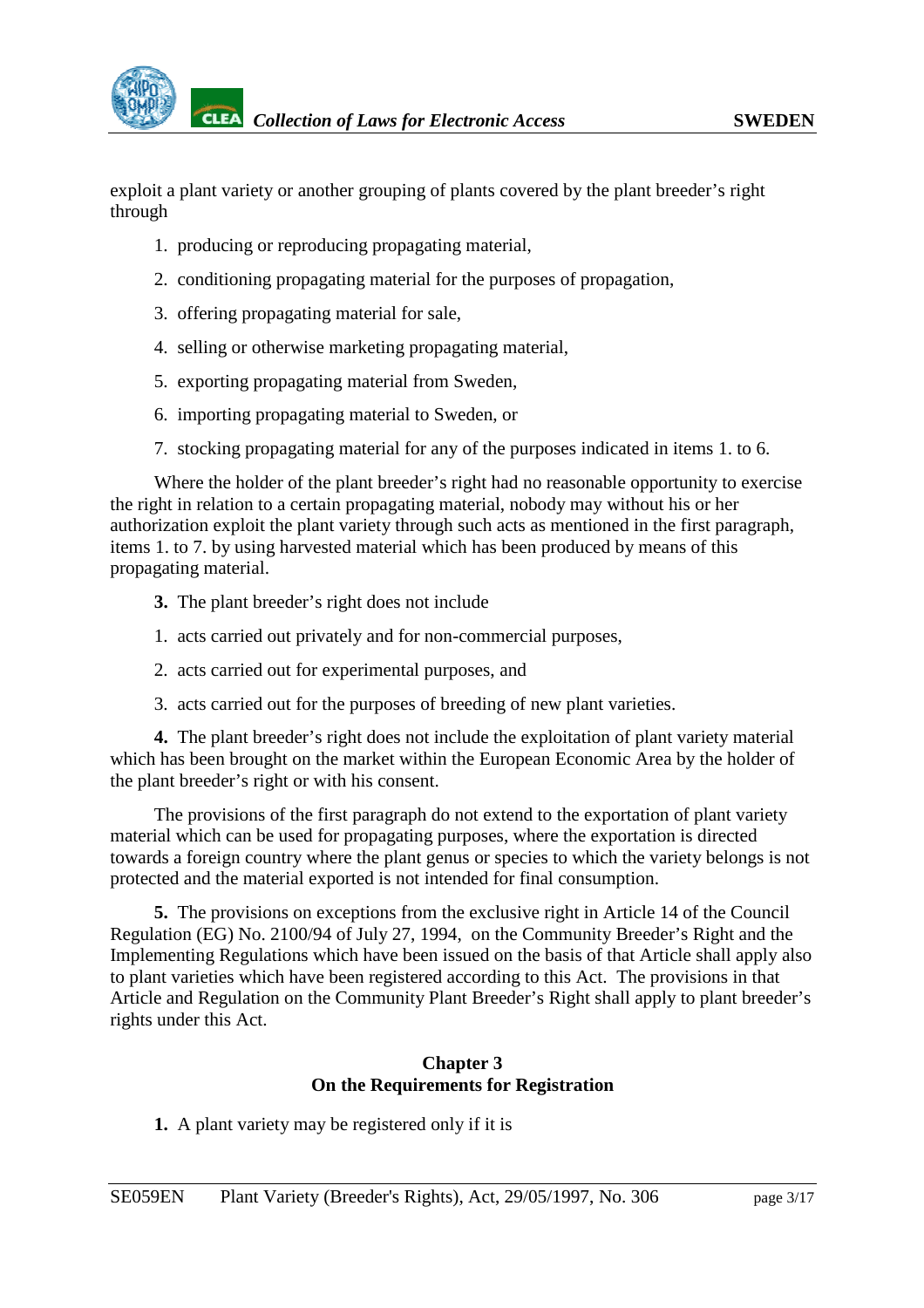- 1. new,
- 2. distinct,
- 3. uniform with respect to its essential characteristics, and
- 4. stable.

**2.** A plant variety shall be considered as new where propagating material or harvesting material of the variety have not been sold or otherwise disposed of to others for the purpose of exploitation of the variety, by the breeder or his successor in title

1. in this country, earlier than one year before the date of the filing of the application for registration,

2. outside this country, earlier than six years before the filing of the application for registration, where this application concerns trees or vines, or

3. outside this country, earlier than four years before the date of the filing of the application for registration, where this application concerns plant varieties other than trees or vines.

**3.** A plant variety shall be deemed to be distinct if it is clearly distinguishable from any other variety the existence of which is known at the time of the filing of the application.

A plant variety shall be deemed as known, where propagating material of it has been offered for sale, sold or otherwise disposed of to others. The plant variety shall also be deemed to be known where it has been registered for a plant breeder's right, has been entered into an official list of plant varieties, has been entered into a commonly available list of references, has been described in a commonly available publication or has in any other way come to the common knowledge of the public.

Also a plant variety which has not come to the common knowledge of the public shall be deemed to be known, where an application for an exclusive right or for the entering into an official list of plant varieties has been filed in any country and that application has later been approved.

**4.** For the determination of whether a plant variety is uniform variations which can be expected due to particular features of the propagation of the variety shall not be taken into account.

**5.** A plant variety shall be deemed to be stable, where its relevant characteristics remain unchanged after repeated propagation or, where the plant variety has a particular cycle of propagation, at the end of each such a cycle.

**6.** If the applicant or someone from whom the applicant has acquired his right has earlier applied for protection of the plant variety in a State which is party to the Convention of December 2, 1961, on the Protection of Plant Varieties and if registration is applied for in this country within twelve months from the date when the application was filed in the foreign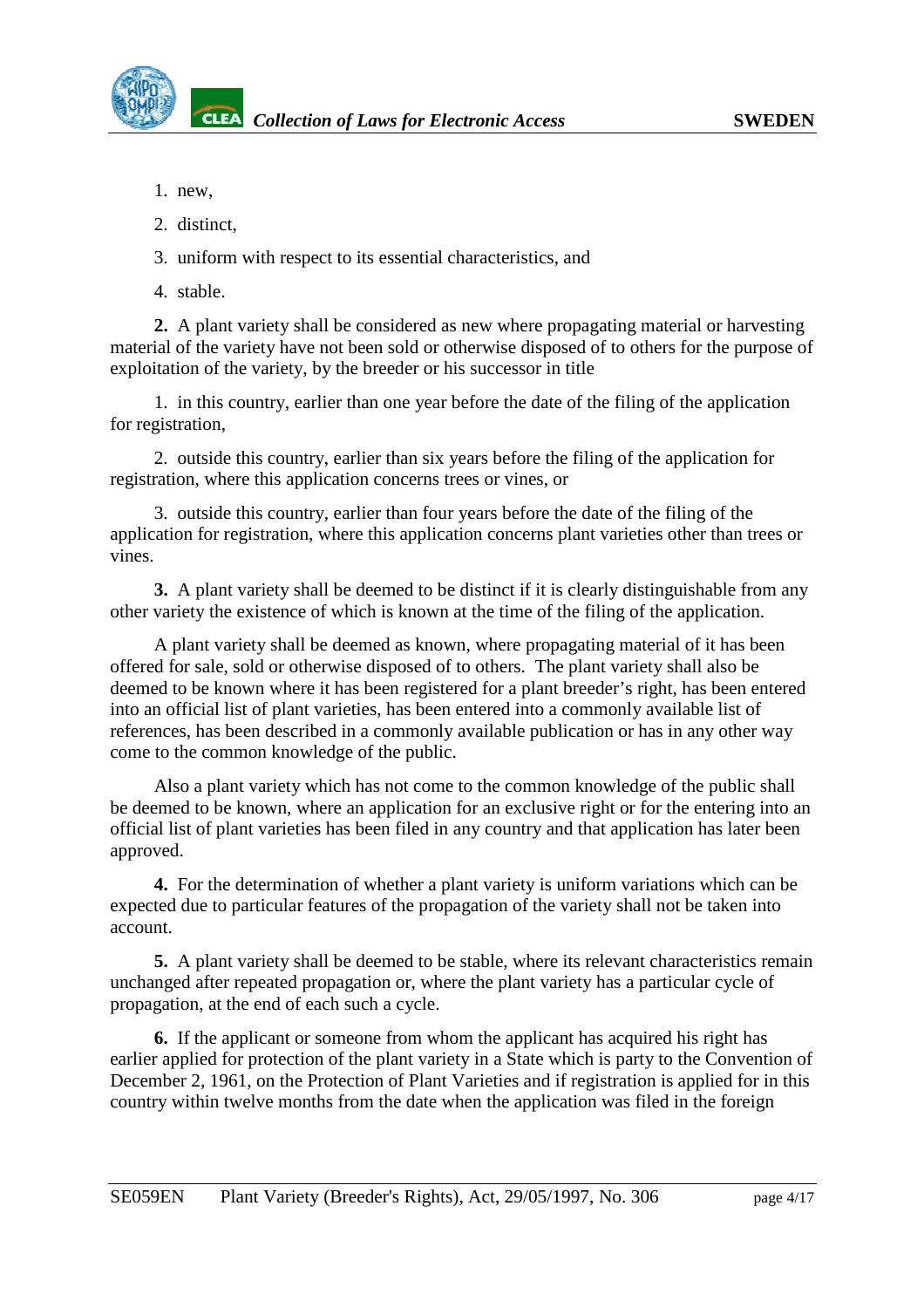<span id="page-4-0"></span>State, the application shall, for the purposes of Articles 2 to 5, be deemed to have been filed at the same time as the application in the foreign State, if the applicant so requests.

Such priority may also be granted from an application for protection filed in another foreign State if a corresponding priority from a Swedish application for the protection of a plant variety would be admitted in that State and where the legislation in force there corresponds in its main features with the Convention. Where priority has been sought in several foreign States, the twelve month period is calculated from the date when the first application for protection was filed.

The Government or a Public Authority as decided by the Government may issue provisions on the way in which a claim for priority shall be made and which documents shall be filed in support of the claim. Where such provisions are not complied with, priority shall not be enjoyed.

**7.** A plant variety may not be registered where it is already registered for a Community plant breeder's right under the Council Regulation (EG) No. 2100/94 on the Community Plant Breeder's Right.

#### **Chapter 4 On Plant Variety Denominations**

**1.** Any registered plant variety shall have a plant variety denomination. This denomination shall be such as to enable the distinction of that plant variety from other varieties.

A plant variety shall not be accepted where it

1. consists solely of figures, except where this is an established practice for designation of varieties,

2. is obviously likely to mislead the public,

3. is contrary to laws or other regulations or public order or is likely to cause offence,

4. is likely to be cause confusion with a variety denomination which has, for a variety of the same plant species or of a closely related species, been entered into, or has been proposed for entrance into, the Plant Variety Register, any corresponding foreign Register or any other official list of varieties, or which is used as propagating material of such a variety,

5. is likely to cause confusion with a trademark, a name, a firm or any other denomination for which any person other than the applicant enjoys protection and which would have constituted an obstacle against the registration of the variety denomination as a trademark for material of a plant variety or for goods of a similar kind,

6. is likely to cause confusion with such a trademark for material of a plant variety or for goods of a similar kind for which the applicant enjoys protection.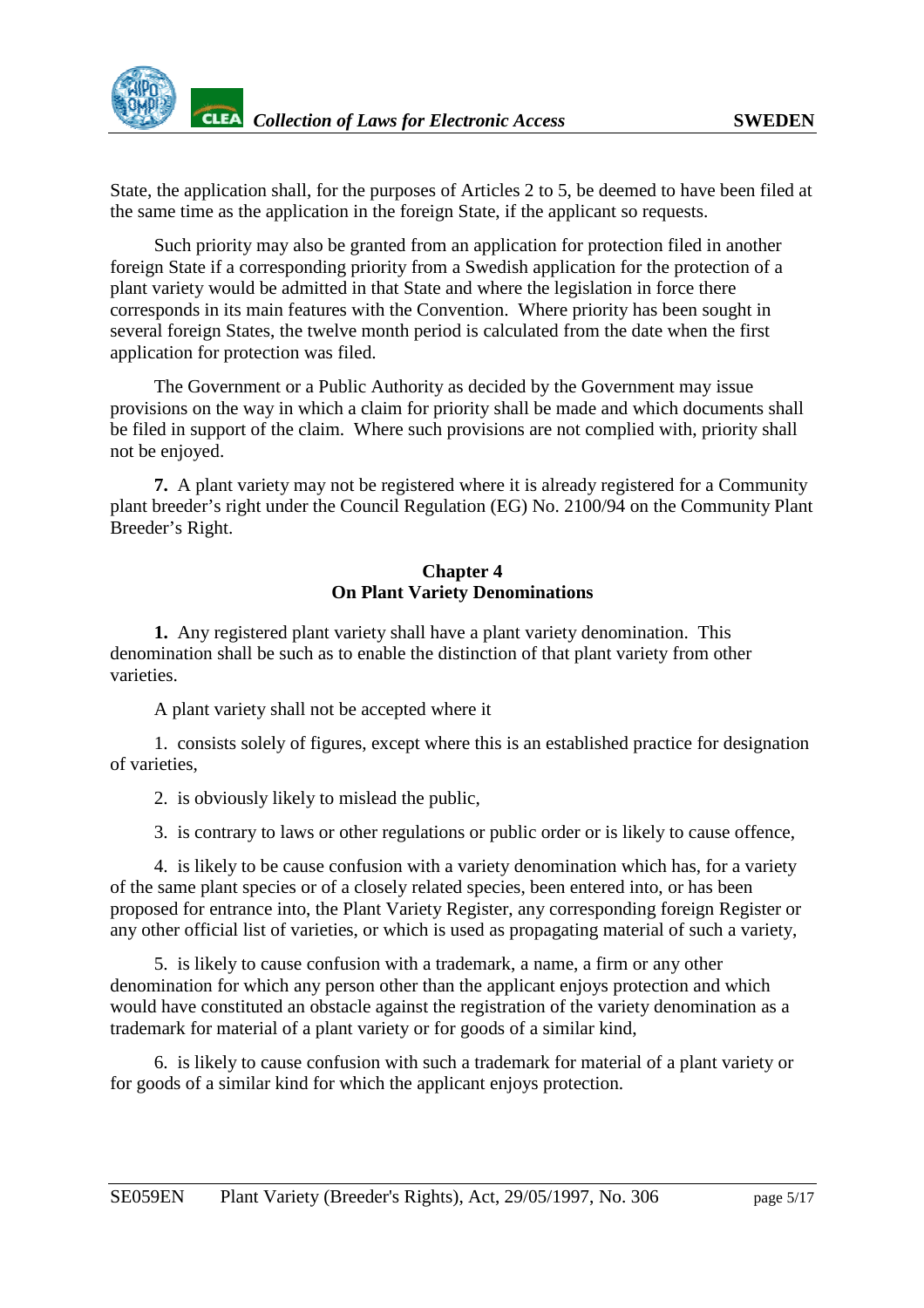<span id="page-5-0"></span>

On condition of reciprocity the Government may prescribe that a variety denomination which has been registered, or for which an application for registration has been filed, in a foreign State may be registered in Sweden notwithstanding the provisions in the first and second paragraphs, where there are no particularly important reasons for not doing so.

**2.** Anyone who offers for sale or otherwise disposes of propagating material of a registered plant variety shall use the registered variety denomination. This applies also where the term of protection has lapsed or the plant breeder's right has been terminated for other reasons.

A registered denomination for a variety or a denomination which is confusingly similar to that denomination must not be used for any other variety of the same plant species or for a plant species which is closely related thereto or for material of such a variety as long as the registration of the denomination is in force.

#### **Chapter 5 On the Application Procedure**

**1.** Registration in accordance with this Act is effected in the Plant Variety Register which is kept by the National Plant Variety Board.

In connection with the registration of a plant variety, also the denomination of the variety shall be recorded.

**2.** An application for the registration of a plant variety shall be made in writing to the National Plant Variety Board.

The application shall contain

1. a clear description of the variety with a special indication of the characteristic feature or features which distinguishes or distinguish the variety from other varieties,

2. an indication of the origin of the variety,

3. a proposal for the denomination of the variety, and

4. an indication of the name of the plant breeder.

Where a person other than the plant breeder applies for registration, the applicant shall prove his right in the variety.

To the application shall be attached a declaration, signed by the applicant himself, on his faith and honour, that the variety, to the best knowledge of the applicant, has not, before the date on which the application was filed or, according to Chapter 3, Article 6, shall be deemed to have been filed, has been disposed of in such a way that it, according to Chapter 3, Article 2, shall not be deemed to be new.

The applicant shall, in connection with the application, make available plant material sufficient to allow testing of the variety.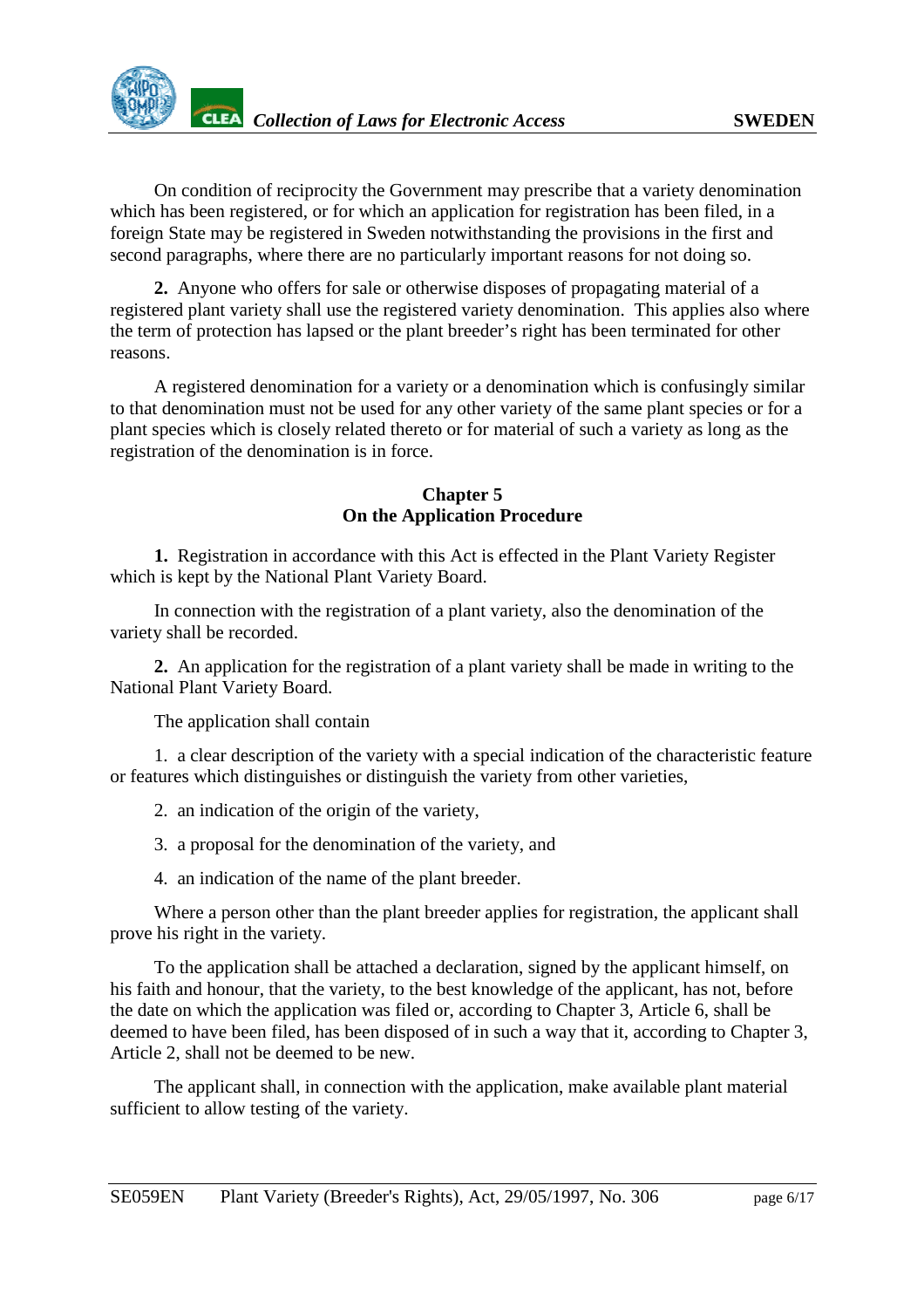The application shall pay the prescribed application fee.

**3.** An application may concern only the registration of one plant variety.

**4.** The National Plant Variety Board may request an applicant not having his domicile in Sweden to appoint a representative domiciled in the European Economic Area and to notify this fact to the Board. The representative shall be empowered to receive communications of any documents in the matter. Where the applicant does not comply with the request, the serving of communications may be carried out through the mailing of the document in question to the applicant under his last known address.

**5.** Where the applicant has not met the requirements relating to the application or where there is any other obstacle for the approval of the application, the applicant shall be invited to submit, within a determined period of time, either a statement or a correction.

Where the applicant does not, within the prescribed period of time, submit a statement or takes measures to remedy the deficiency indicated, the application shall be removed from the files. An indication of this possibility shall be included in the invitation.

**6.** Where there is an obstacle for the approval of the application also after the applicant has submitted a statement and the applicant has been given an opportunity to file a statement concerning the obstacle, the applicant shall be rejected unless there is a reason for issuing a new invitation to the applicant.

**7.** If anyone claims, before the National Plant Variety Board, that he has a better title to the plant variety than the applicant and the matter is in doubt, the Board may invite him to bring an action in Court within a certain time, failing which his claim may be disregarded in the course of the continued examination of the application.

Where a dispute concerning a better title to the plant variety is under consideration by a Court, the application for registration may be declared suspended pending a final decision in the case.

**8.** If anyone proves before the National Plant Variety Board that he has a better title to the plant variety than the applicant, the Board shall, upon request, transfer the application to him or her. The person to whom an application is thus transferred, shall pay a new application fee.

If a transfer is requested, the application may not be altered, removed from the files, rejected or approved until the claim has been finally considered.

**9.** If the application documents are complete and there is no obstacle to the registration, the National Plant Variety Board shall publish a notice of the application in order to give the public an opportunity to file an opposition against the application.

Any opposition shall be filed in writing with the National Plant Variety Board within the period determined by the Board.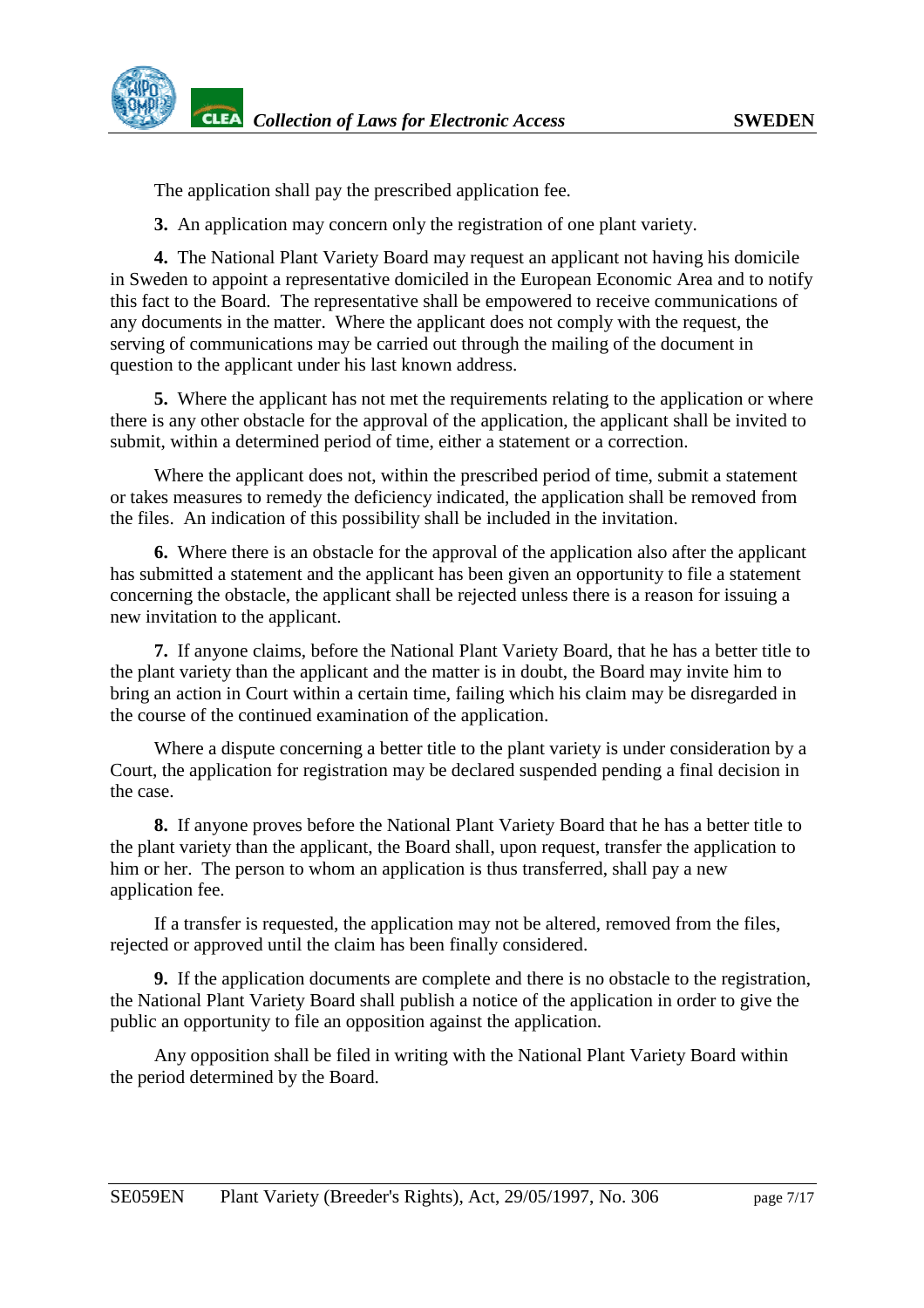<span id="page-7-0"></span>**10.** The National Plant Variety Board shall arrange for a test to be made of the plant variety material, unless this is, for special reasons, considered unnecessary. The applicant shall pay prescribed fee for testing conducted.

**11.** Where the period for submitting an opposition against the application has expired and the tests of material of the plant variety have been finalized, the examination of the application shall continue. As regards this examination, Articles 4 to 8 apply.

The applicant shall be given an opportunity to submit observations concerning oppositions filed and concerning tests carried out.

**12.** Where an application for the registration of a plant variety has been approved and the decision has taken legal force, the variety shall be entered into the Plant Variety Register and a notice of the registration be published.

Where an application which has been published according to Article 9, has been removed from the files or rejected, the decision in this respect shall be published when it has taken legal force.

# **Chapter 6 The Term of Validity, Annual Fees and Subsequent Control**

**1.** The plant breeder's right subsists from the date when the application for registration was approved and may be maintained for 25 years counted from, and including, January 1 the year after the year when the decision about the registration obtained legal force. As regards potatoes, trees and vines, the plant breeder's right may, however, be maintained for a period of 30 years calculated from the same point in time.

**2.** A prescribed annual fee shall be paid for each calendar year for the plant breeder's right. This fee shall be paid as from, and including, the year when the application for registration was approved.

The annual fee shall be payable on the first day of the calendar year to which it relates. The latest day for the payment of the annual fee for a year which has commenced before the plant variety was registered or within two months thereafter shall, however, be payable only two months after the date of the registration. The annual fee must not be paid before the registration has been effected or earlier than six months before the calendar year to which the fee relates.

The annual fee, with the prescribed increase, be paid within six months after the date when it is payable.

**3.** In order to control whether a registered plant variety is stable, the National Plant Variety Board may request the holder of the plant variety right to make available to the Board reproduction material as well as necessary documents and information.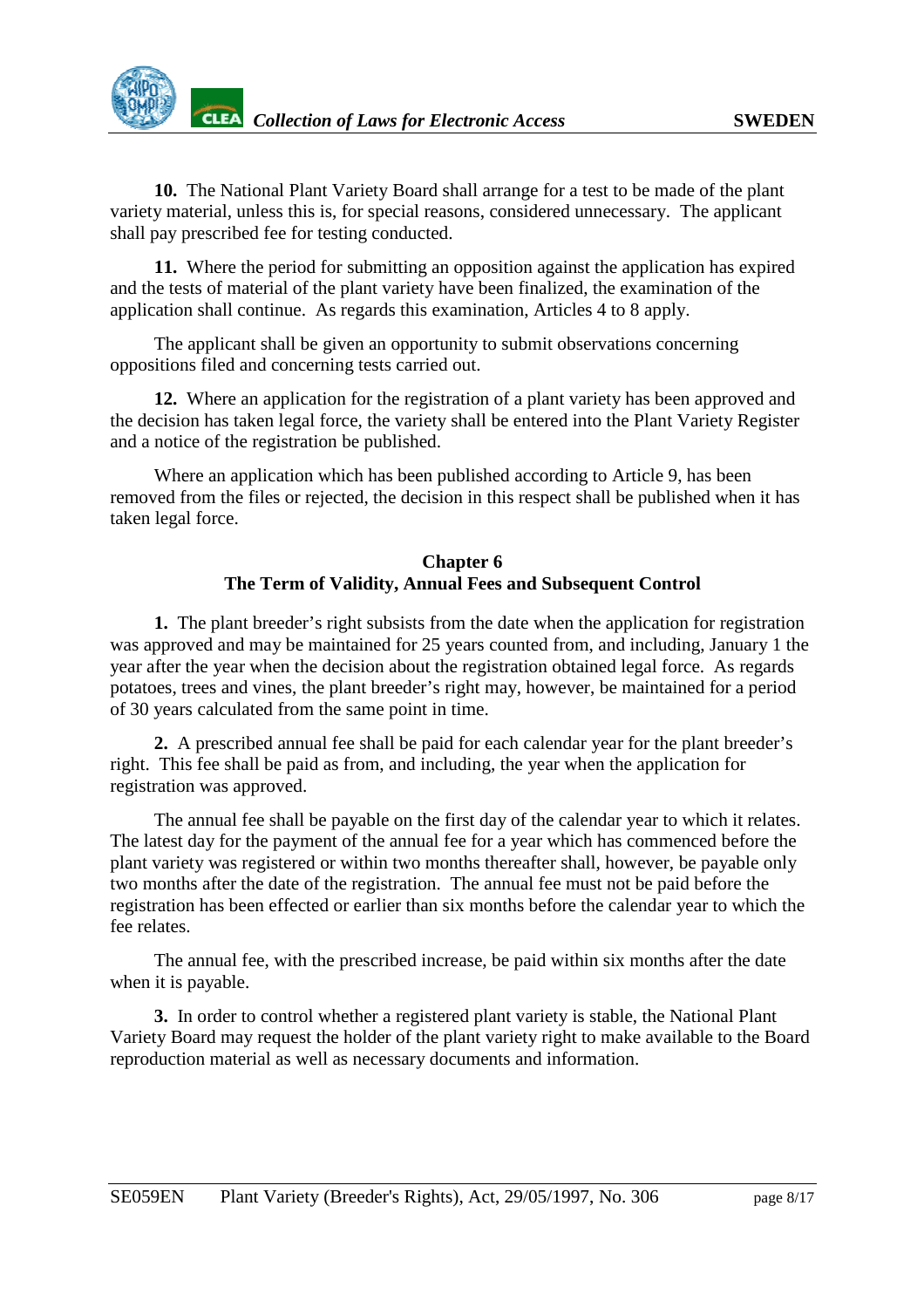# **Chapter 7 Licenses**

<span id="page-8-0"></span>**1.** If the holder of a plant breeder's right has granted someone else a right to commercially exploit a registered plant variety (license) the licensee may transfer his right further only if there is an agreement to this effect.

Where the license forms part of a business activity, it may, however, be transferred together with the activity or part thereof, unless there is an agreement to the contrary. If the license has been transferred in this manner, the transferor remains liable for the fulfilment of the license agreement.

**2.** Where a plant breeder's right has been transferred to another person, or a license has been granted or transferred, an entry of this fact shall, upon request and against the payment of the prescribed fee, be made in the Plant Variety Register. Where it is shown that a license which has been recorded in the Register has expired, the entry shall be removed.

The provisions of the first paragraph apply accordingly to compulsory licenses.

As the holder of the plant breeder's right shall, for the purposes of lawsuits or other legal cases relating to the plant variety, be deemed the person who has last been recorded in the Register in this capacity.

**3.** Where there is not a supply of reproduction material of a registered plant variety available on the market on reasonable terms and to the extent necessary for the national economy or otherwise from the point of view of the public interest and there is no acceptable reason for the lack of supply, a compulsory license may be granted to any person who wants to exploit the plant variety in this country. The compulsory license includes also a right to obtain reproduction material from the holder of the plant breeder's right to the extent reasonable.

**4.** A compulsory license may not be granted to persons other than those who can be presumed to be able to exploit the plant variety in an acceptable manner and in conformity with the license.

A compulsory license does not prevent the holder of the plant breeder's right from exploiting the plant variety himself or from granting a license in this respect. A compulsory license may be transferred to someone else only together with the business activity in which it is exploited or was intended to be exploited.

**5.** A compulsory license is granted by a Court which also determines the extent to which a plant variety may be exploited and decides the remuneration and other conditions for the license.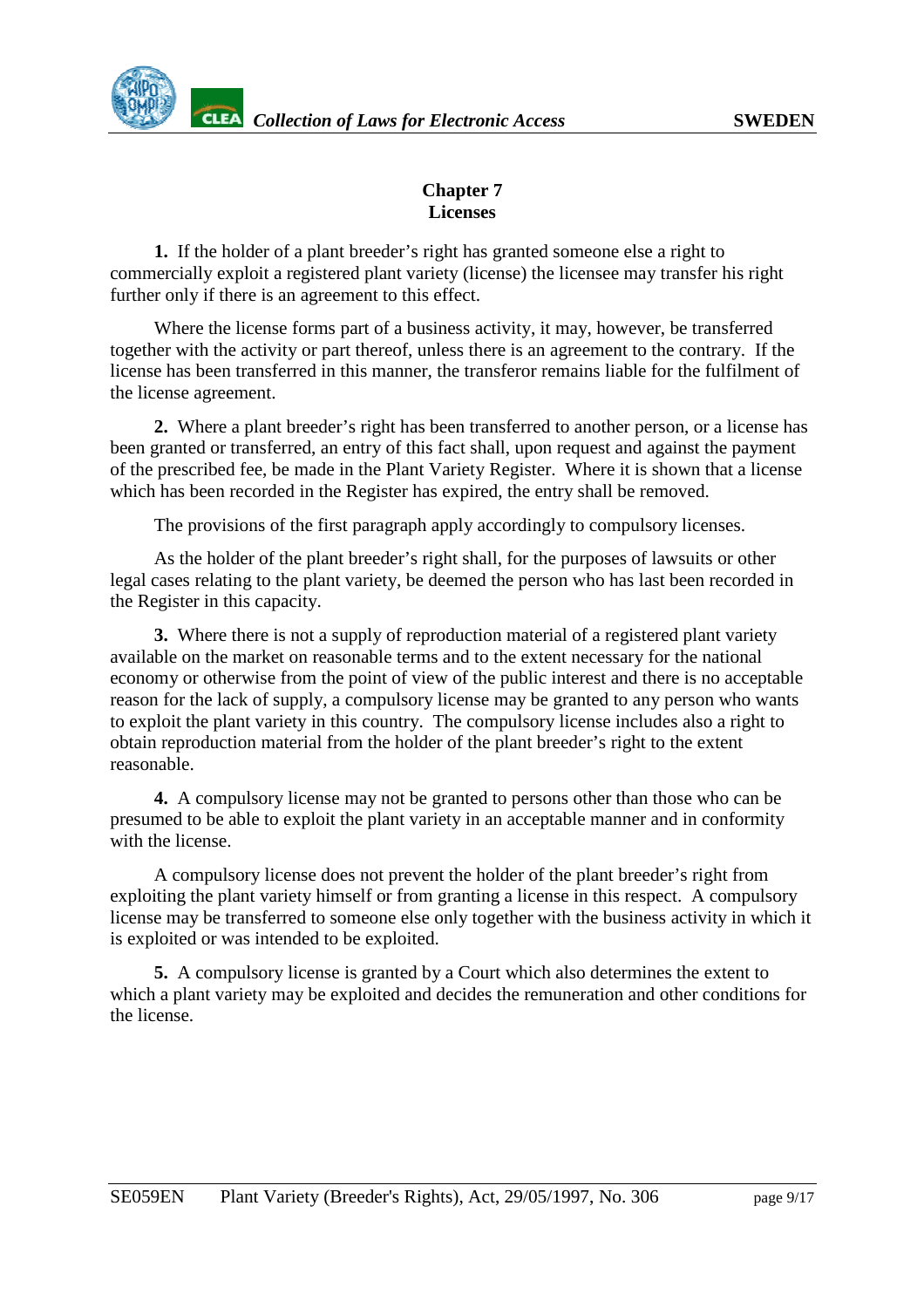<span id="page-9-0"></span>

## **Chapter 8 On the Termination of the Plant Breeder's Right, Etc.**

**1.** Where the annual fee according to Chapter 6, Article 2, is not paid, the plant breeder's right shall be void as from January 1 of the year for which the fee was not paid. The National Plant Variety Board shall also remove the plant variety from the Register.

**2.** If the holder of the plant breeder's right, in writing to the National Plant Variety Board, renounces his plant breeder's right, the Board shall remove the plant variety from the Register.

If the plant breeder's right is sequestered for debt, seized for debt or for securing the payment of a debt, or if a dispute concerning the transfer of a registration is pending, the plant variety may not, at the request of the holder of the plant breeder's right, be removed from the Register as long as the sequestering or seizure or the keeping for the payment of a debt is still valid or the dispute has not been finally decided.

**3.** A Court may, upon an action brought in this respect, invalidate the registration of a plant variety, where

1. the plant variety on the date of the filing of the application, or, if the holder of the plant breeder's right has enjoyed priority, on the date from which priority has been enjoyed, did not meet the requirement of novelty under Chapter 3, Article 2, or the requirement of distinctness in Chapter 3, Article 3,

2. the plant variety at the point in time mentioned under item 1. did not meet the requirement of uniformity under Chapter 3, Article 4, or the requirement of stability under Chapter 3, Article 5, if the variety was registered mainly on the basis of information provided by the applicant,

3. the plant variety has been registered contrary to the provisions of Chapter 3, Article 7, or

4. the plant variety has been registered for someone who was not entitled thereto and no action has been brought concerning the transfer of the registration.

A registration must not be invalidated only on the ground that the person who has obtained the registration is entitled only to a part of the plant breeder's right.

**4.** Where a plant variety has been registered for a person other than the one entitled to it under Chapter 1, Article 1, the Court shall, following an action in this respect by the person entitled to it, transfer the registration to him or her. Any action in this respect shall be brought within the period of time prescribed in Article 5.

**5.** Any action under Article 3, first paragraph, item 4, which is based on the fact that a plant variety has been registered for a person other than the one who is entitled thereto may be brought only by the person who claims to be entitled to the variety. Any action in this respect shall be brought within one year from the date when the plaintiff became aware of the registration and of the other circumstances on which the action is based. If the holder of the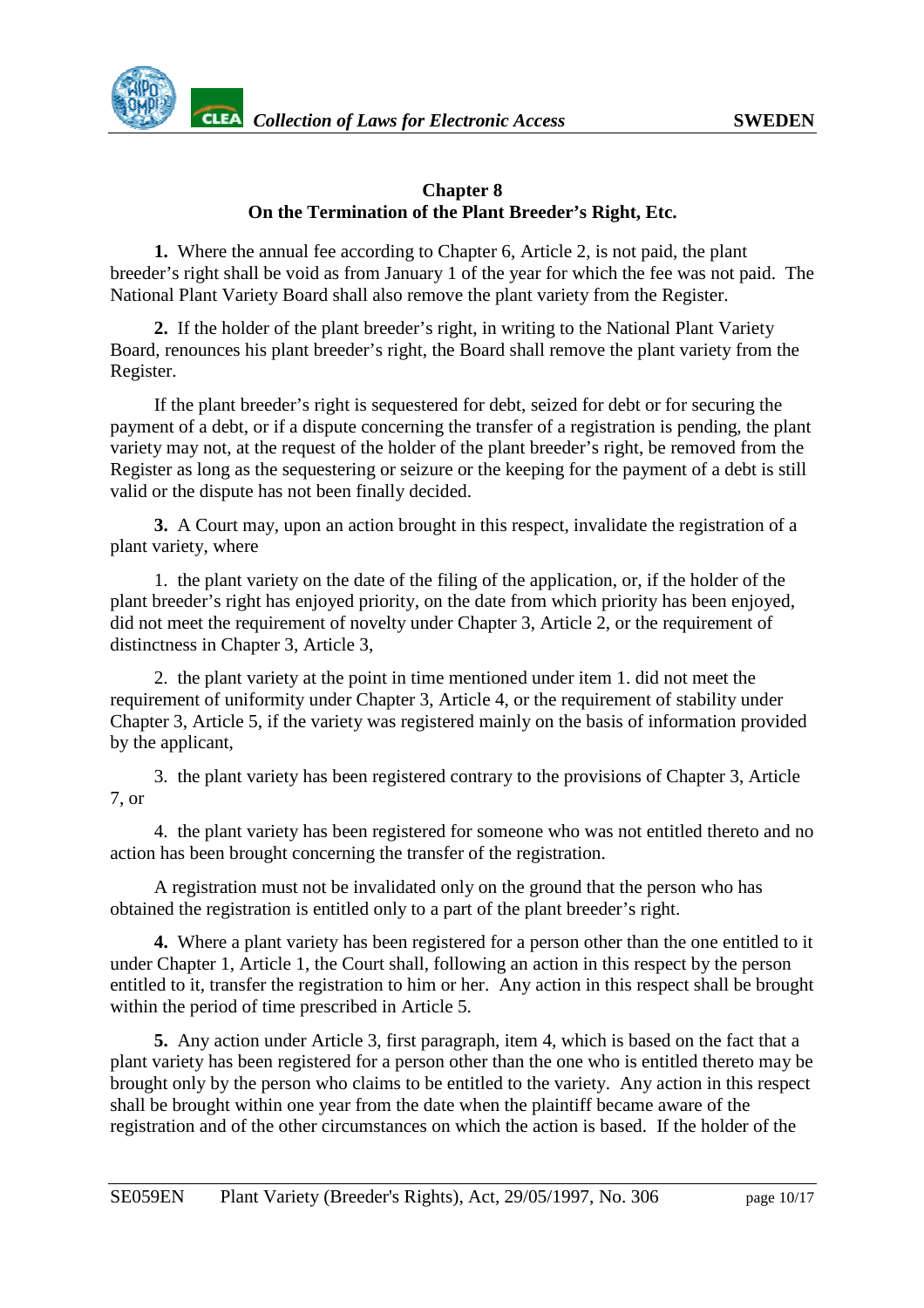<span id="page-10-0"></span>plant breeder's right was in good faith when the variety was registered or when the plant breeder's right was transferred to him, the action may not be brought later than three years from the registration.

In other cases an action may be brought by anyone who suffers a disadvantage from the registration and, where this is called for in the public interest, by a Public Authority as decided by the Government.

**6.** The National Plant Variety Board shall remove a plant variety from the Register where

1. the variety no longer meets the requirements under Chapter 3 as regards uniformity and stability, or

2. the holder of the plant breeder's right has not complied with an invitation under Chapter 6, Article 3, and the non-compliance constitutes an obstacle for a reliable subsequent control.

**7.** Where a plant variety denomination has been registered contrary to the provisions of this Act and the ground for non-registration remains, the National Plant Variety Board shall register a new denomination for the plant variety. The same applies where a registered variety denomination obviously has become likely to deceive the public or has become contrary to public order or likely to cause offence.

In cases referred to in the first paragraph the holder of the plant breeder's right shall be given the opportunity to propose a new denomination.

A registered denomination for a variety for which the term of protection has expired or the plant breeder's right has otherwise lapsed, may, at the request of the plant breeder's right or where there is otherwise a reason for it, following a examination of the case by the National Plant Variety Board, be removed from the Register if the denomination is no longer used.

**8.** Article 92.2 of the Council Regulation (EG) No. 2100/94 on the Community Plant Breeder's Right contains special provisions which apply when a plant variety has been registered for a Community plant breeder's right after the registration of the variety according to this Act.

## **Chapter 9 On Liability and Compensation for Damages, Etc.**

**1.** Anyone who wilfully or with gross negligence infringes a plant breeder's right shall be punishable by fines or imprisonment for not more than two years. A person who has violated a prohibition on penalty of a fine under Article 2 must not be adjudicated to criminal liability for the infringement covered by the prohibition.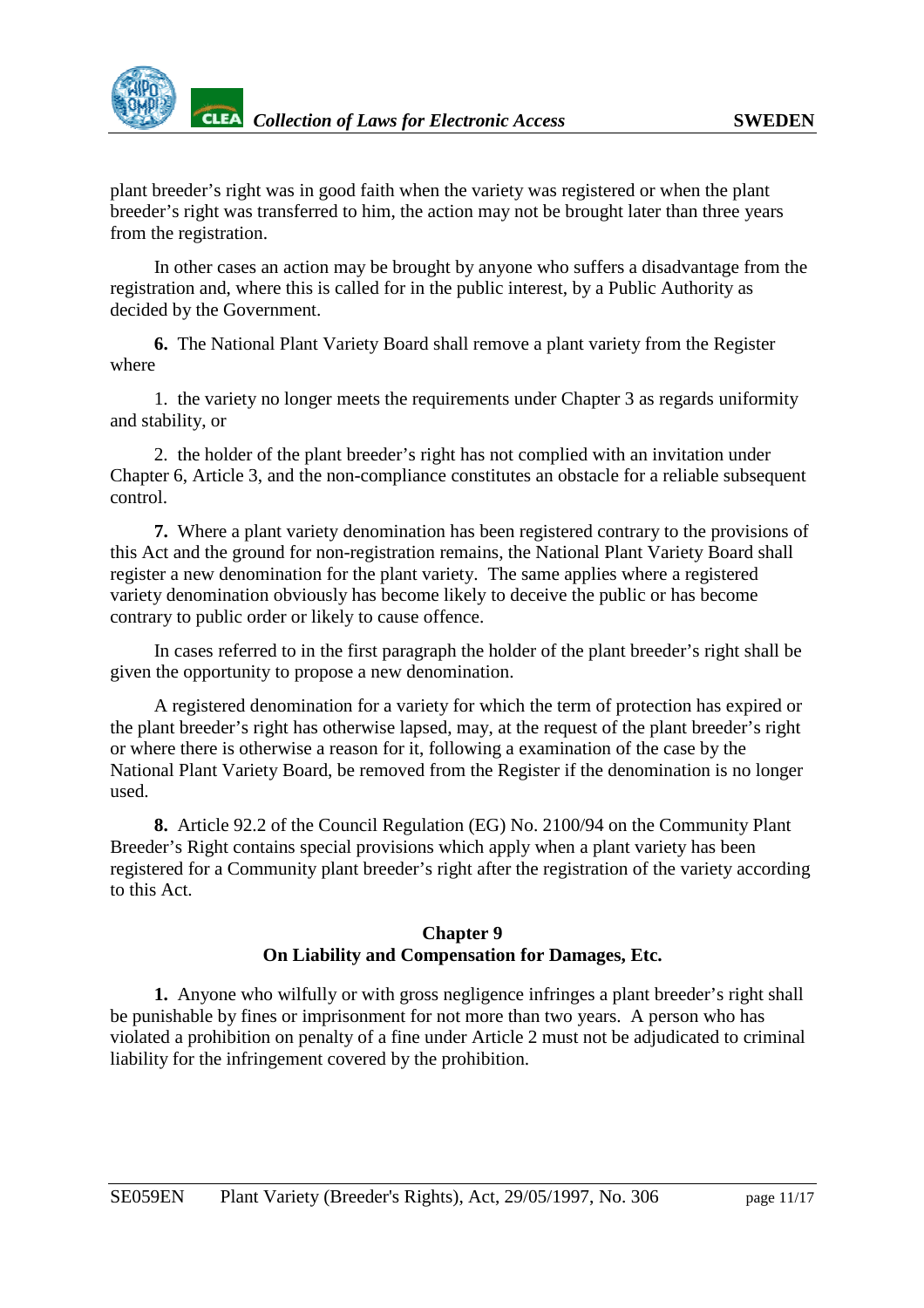

Attempts to commit an infringement under the first paragraph, as well as the preparation of such acts, shall be punishable according to the provisions of Chapter 23 of the Criminal Code.

A public prosecutor is entitled to bring an action for violations as mentioned in the first and the second paragraphs only upon complaint by the injured party and such an action is called for in the public interest.

**2.** Upon a request filed by the holder of the plant breeder's right or by anyone who has, on the basis of a license, the right to exploit the plant variety, a Court may order a prohibition, upon penalty of a fine, for anyone who infringes the plant breeder's right to continue the infringing act.

**3.** Where the plaintiff shows a probable case than an act constituting an infringement takes place and it can reasonably be assumed that the defendant, through the continuation of the act, diminishes the value of the exclusive right in the plant variety, the Court may issue an injunction, upon penalty of a fine, for the time until the case has been finally adjudicated or otherwise is decided. No injunction may be issued before the defendant has been given an opportunity to respond, unless a delay would entail a risk for injury.

An injunction under the first paragraph may be issued only if the plaintiff deposits a security with the Court for the injury which may be caused to the defendant. If the plaintiff is not capable of depositing such a security, the Court may liberate him from making a deposit. As regards the type of security, the provisions of Chapter 2, Article 25, of the Enforcement Code shall apply. The security shall be examined by the Court unless the defendant has accepted it.

When the case is adjudicated, the Court shall decide whether a prohibition issued under the first paragraph shall continue to apply.

**4.** As regards appeals against decisions under Article 3 and as regards the procedures in higher courts the provisions in Chapter 15 of the Code of Judicial Procedure on appeals against decisions apply.

**5.** An action for the imposition of a fine may be filed by the person who has requested the injunction. In connection with such an imposition, an action may be brought for a new injunction to be issued under penalty of a fine.

**6.** Anyone who wilfully or with negligence commits an infringement of a plant breeder's right shall pay an equitable compensation for the use of the plant variety and compensation for the further damage caused by the infringement. In the determination of the amount of the compensation, also the right-owner's interest that an infringement is not committed and to circumstances of other than purely economic importance shall be taken into account.

Anyone who without intention or negligence commits an infringement of a plant breeder's right shall pay a compensation for the use of the variety, if and to the extent this is considered reasonable.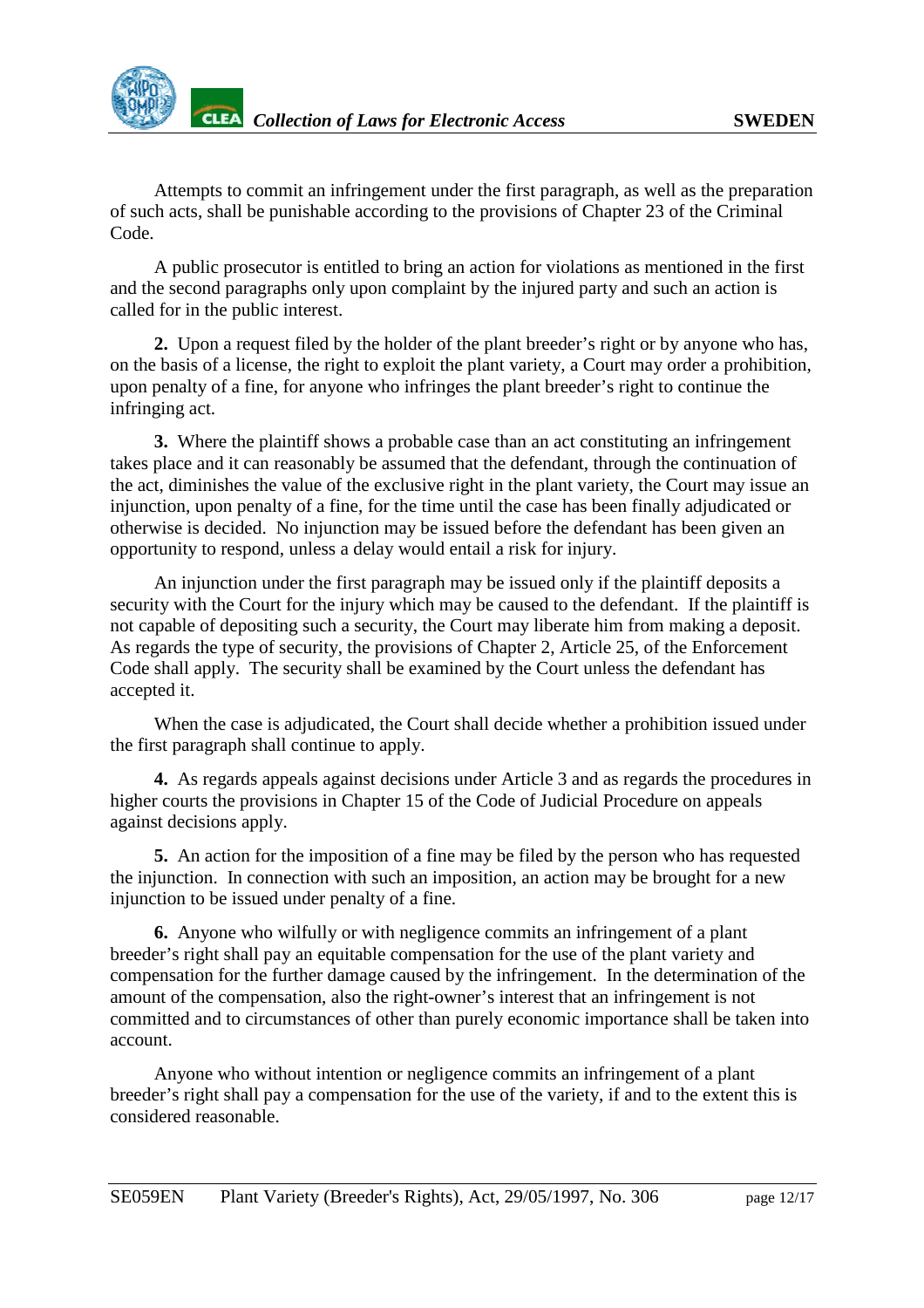Any action for compensation may relate only to the last five years before the action was brought. If an action is not brought within the time mentioned, the right to compensation shall be lost.

**7.** At the request of a person who has suffered injury from an infringement in a plant breeder's right, the Court may, to the extent considered reasonable in order to prevent the continuation of the infringement decide that such plant material which the infringement concerns shall, against compensation, be surrendered to the injured party, or be destroyed, and that objects the use of which would constitute an infringement shall be altered in a specified manner or destroyed. What has been said now does not apply to persons who have in good faith acquired the material or a particular right therein and who have not themselves committed the infringement.

**8.** Property referred to in Article 7 may be seized, where it can reasonably be assumed that a violation under Article 1 has been committed. As regards such seizure, the provisions on seizure in criminal cases shall apply.

Notwithstanding the provisions in the first paragraph, the Court may, upon a request to this effect, decide that the owner of material mentioned there be entitled to dispose of the material against a reasonable compensation and upon other reasonable conditions.

The provisions in Article 7 and in the first and second paragraphs apply also as regards attempts and preparatory acts according to Article 1, second paragraph.

**9.** If anyone exploits a plant variety which is included in an application for registration, what is said about infringements of a plant breeder's right shall apply, where the application results in a registration. Criminal liability may, however, not be adjudicated for such exploitation. Compensation for damages based on an exploitation which took place before the publication according to the provisions of Chapter 5, Article 9, may, however, be determined only according to the provisions in Article 6, second paragraph.

Notwithstanding the provisions of Article 6, third paragraph, the right to compensation is not lost where an action in this respect is brought no later than one year from the registration of the plant breeder's right.

**10.** Where the registration of a plant breeder's right has been invalidated through a judgement which has taken legal force, the Court may not adjudicate a sanction or decide on other measures under Articles 1 to 9.

Where an action is brought concerning infringement of a plant breeder's right and the defendant claims that the registration should be invalidated, the Court shall, at his request, order the proceedings to be suspended until the question of the invalidation of the registration has been finally decided. Where an action in this respect has not been brought, the Court shall, in connection with the order for suspension, determine a certain period of time for the person against whom an action for infringement is brought to initiate an action for invalidation.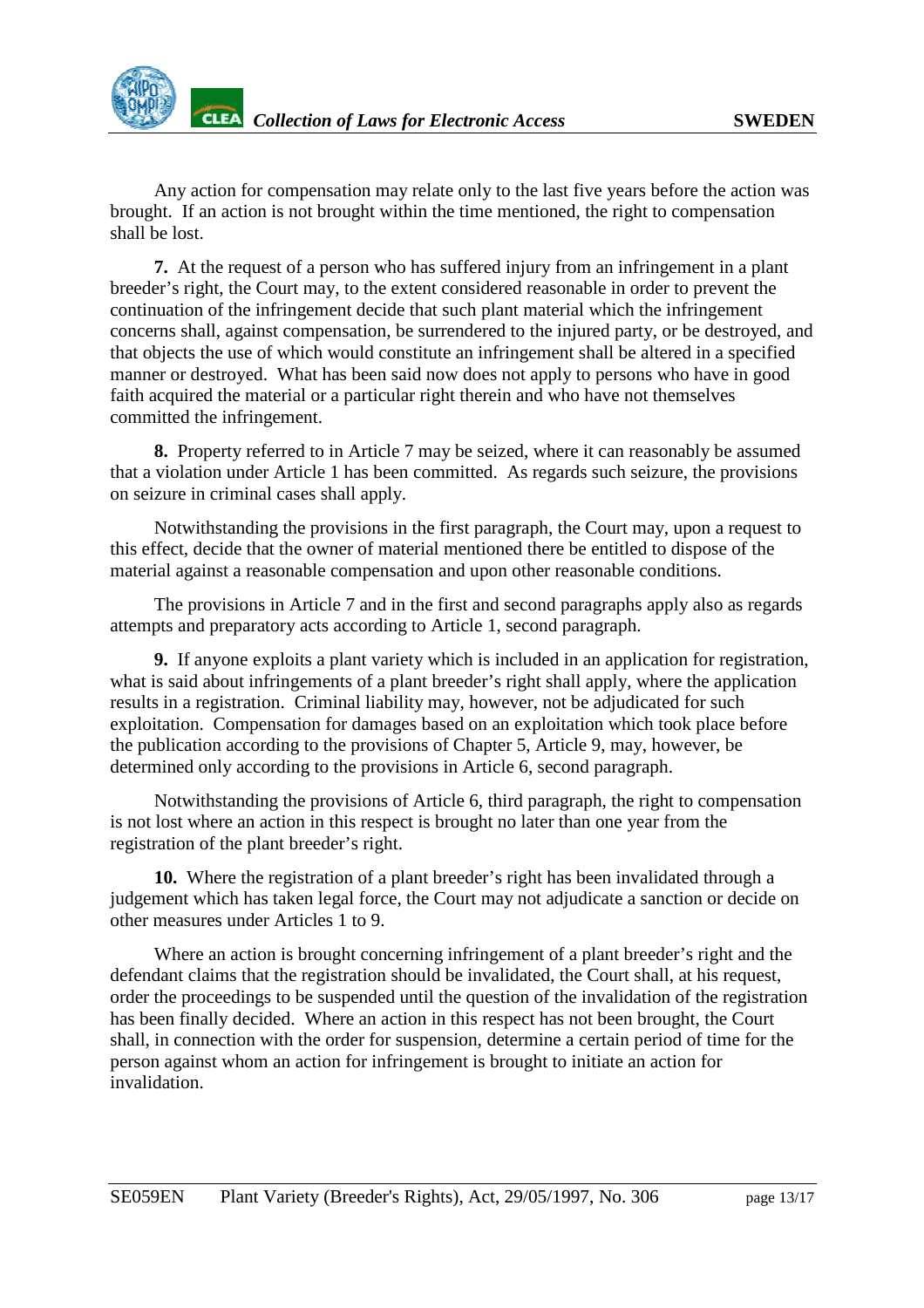<span id="page-13-0"></span>**11.** Anyone who wilfully or by negligence violates the provisions of Chapter 4, Article 2, shall be adjudicated to fines and shall pay compensation for the injury caused. Where the negligence is of minor importance, criminal liability shall not be adjudicated. In such cases also the amount of the compensation may be adjusted.

# **Chapter 10 Provisions on Judicial Proceedings**

**1.** The holder of a plant breeder's right or anyone who on the basis of a license has a right to exploit a plant variety, may bring an action aiming at determining whether the registration provides protection against another party. A prerequisite for this is that there is uncertainty in this respect and that this is to the disadvantage of the holder of the plant breeder's right or the licensee.

Anyone who carries out or intends do carry out a business activity may, under the same conditions, bring an action against the holder of a plant breeder's right to the effect that it shall be determined whether there is, due to the registration, an obstacle against the activity.

If it is claimed, in a case as referred to in the first paragraph, that the registration should be invalidated, the provisions of Chapter 9, Article 2, shall apply.

**2.** Anyone who intends to bring an action for the invalidation of the registration of a plant variety, for the transfer of a registration or for the obtaining of a compulsory license shall notify the National Plant Variety Board about this fact and inform anyone who is recorded in the Plant Variety Register as a licensee having the right to exploit the plant variety. If a licensee intends do bring an action for the infringement of the plant breeder's right or for the determination of a matter as referred to in Article 1, first paragraph, the licensee shall notify the holder of the plant breeder's right about this fact.

The requirement for notification shall be considered as fulfilled when a notification has been sent, in registered mail, to the address which has been recorded in the Plant Variety Register.

Where it is not shown, when the action is brought, that a notification has been made or information has been sent, the plaintiff shall be given time to do so. If the plaintiff does not comply within the time period afforded, the action must not be taken up for consideration.

**3.** Where there is not, under the Code of Judicial Procedure, any Court competent as regards an action relating to a better right in a plant variety, to an invalidation of the registration of a plant variety, to the transfer of such a registration, to the granting of a compulsory license or to the determination of a legal situation according to Article 1, the action shall be brought at the Stockholm City Court.

**4.** The Court shall transmit a copy of any judgement or final decision in cases under this Act to the National Plant Variety Board.

**5.** A final decision by the National Plant Variety Board may be appealed against by the party which is concerned by the decision where it goes against him or her.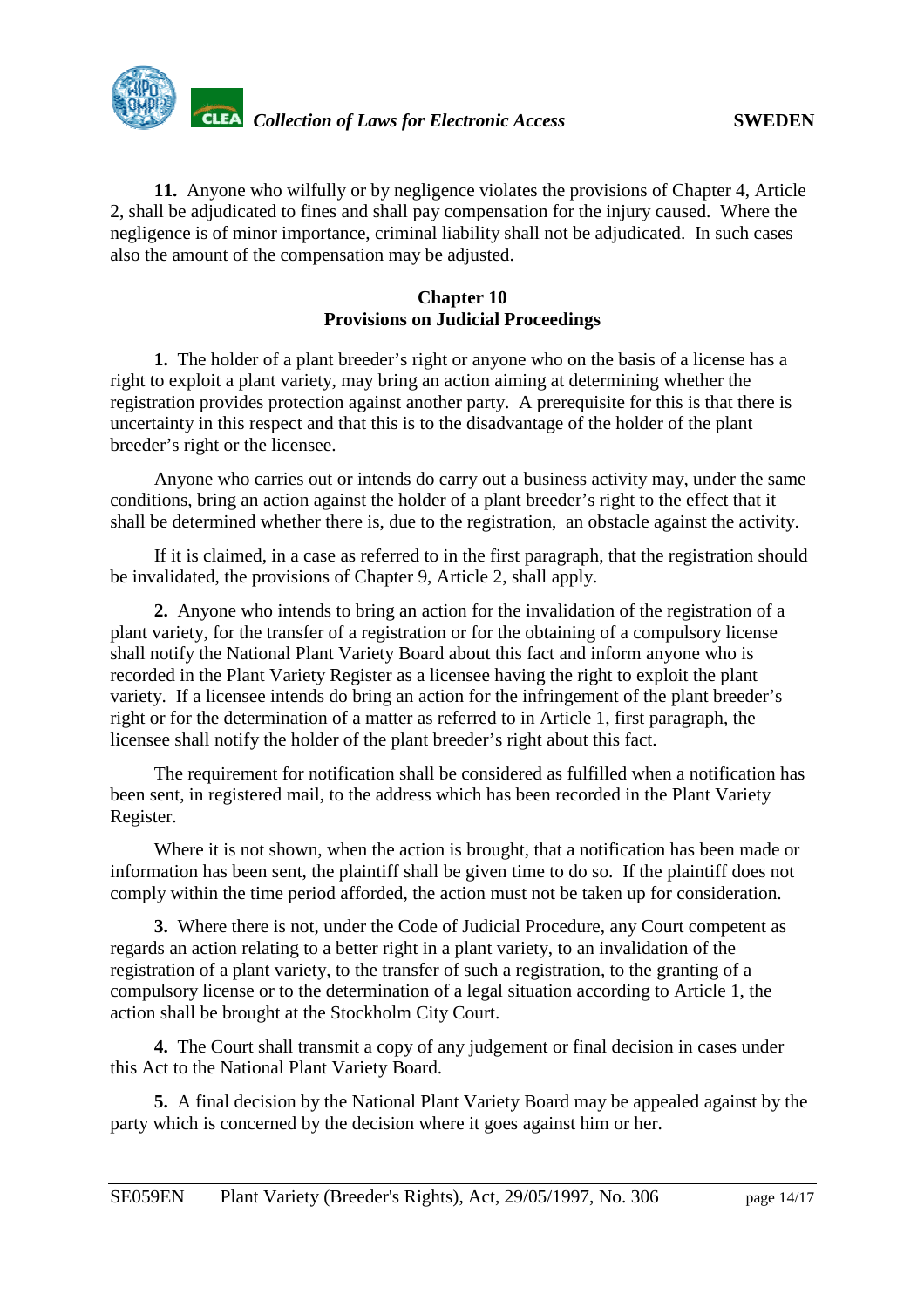<span id="page-14-0"></span>

An appeal against a decision through which an application for registration has been approved may, however, be brought only by a person who has, in due course, filed an opposition against the application. Even if the opponent withdraws his appeal, the case may still be brought to a decision where special reasons for it exist.

Any decision through which an application for the transfer of a registration under Chapter 5, Article 8, has been approved may be appealed against by the applicant. Anyone who has brought an action for such a transfer may lodge an appeal against a decision through which the claim has been rejected.

**6.** A decision by the National Plant Variety Board may be appealed against to the Court of Patent Appeals ("Patentbesvärsrätten") within two months from the date of the decision.

A final decision by the Court of Patent Appeals may be appealed against to the Supreme Administrative Court within two months from the date of the decision. As regards appeals to the Supreme Administrative Court, the provisions of Articles 35 to 37 of the Act on Administrative Proceedings (Act 1971:291) shall apply. The decision of the Court of Patent Appeals shall contain an indication of the fact that a special permission has to be obtained for the case to be brought to the Supreme Administrative Court and of the grounds on which such a permission may be granted.

## **Chapter 11 Special Provisions**

**1.** Anyone who holds a plant breeder's right and who does not have domicile in Sweden shall have a representative having his or her residence here. The representative shall be authorized to receive writs, invitations and other documents in cases relating to the plant breeder's right with the exception of writs in cases relating to criminal liability and of invitations to parties to personally appear before the Court. The representative shall be notified to the National Plant Variety Board and be recorded there.

If the holder of the plant breeder's right has not notified any representative under the first paragraph, any notices may instead be served through the transmission of the document, which is to be served to him or her, to the address recorded in the Plant Variety Register. Where a complete address is not recorded in the Register, the serving of the notice may be carried out through the holding available of the document at the National Plant Variety Board and the publishing of this fact and of the main contents of the document in a publication as decided by the Government. The serving of a notice shall be deemed to have occurred when what has been said now has taken place.

**2.** The Government or a Public Authority as decided by the Government may issue provisions concerning the amount of fees under this Act.

**3.** The Government may prescribe that plant varieties for which registration is being sought may be submitted to tests at a Public Authority in another State or at an international institution. Furthermore, the Government may prescribe that persons who apply for registration of a variety for which they have earlier applied for registration in another State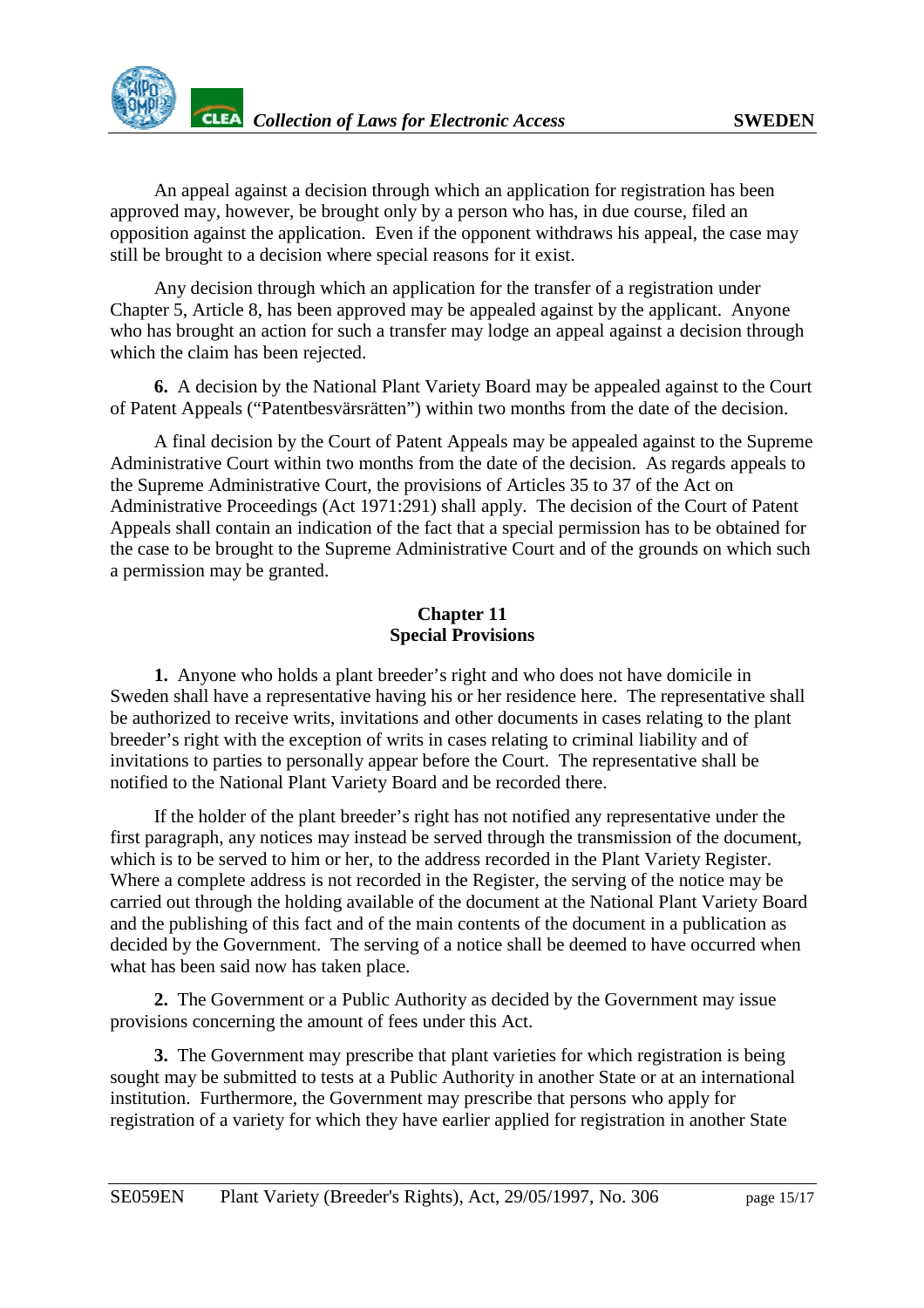<span id="page-15-0"></span>

shall be obliged to provide information about what the Public Authority in that State has stated to them as regards the examination of the conditions for registration.

#### **Chapter 12 On European Community Plant Breeder's Rights**

**1.** Anyone who files an application for a European Plant Breeder's Right to the National Plant Variety Board for transmission according to Article 49 of the Council Regulation (EG) No. 2100/94 of July 27, 1994, on the Community Plant Breeder's Right shall pay a fee to an amount as decided by the Government.

**2.** The provisions of Chapter 9, Article 1, on liability for infringement of a plant breeder's right apply to infringement of a Community Plant Breeder's Right.

------------------------------------------------------

1. This Act enters into force on the date decided by the Government. Through this Act the Act on Plant Breeder's Rights (No. 1971:392) is abrogated. (**Note**: According to Regulation No. 1997:392 the Act entered into force on July 1, 1997)

2. This Act applies also to plant varieties registered at the date of the entry into force which have been registered on the basis of applications filed before that date, where not otherwise follows from what is prescribed below.

3. An application for registration which has been published before the entry into force shall be processed and decided on according to the provisions previously in force.

4. The new provisions do not apply to measures taken or rights acquired before the entry into force.

5. The provisions of Chapter 2, Article 4, second paragraph, do not apply to plant variety material which has been brought into circulation according to Article 4, third paragraph, of the Act previously in force.

6. The question of invalidation of a registration of a plant variety which has been registered according to the provisions previously in force shall be determined according to the previous provisions.

7. Where someone before the entry into force has started the exploitation of plant variety material in a manner which did not require authorization by the holder of the plant breeder's right under the provisions previously in force but which requires such an authorization under this Act, he or she may, notwithstanding the new provisions, continue the planned activity to the extent necessary and customary, however not for more than five years from the entry into force. Such a right has also, under the same conditions, anyone who has taken significant measures to exploit the plant variety.

8. Where an application for registration concerns a plant variety on which the provisions previously in force were not applicable and the application is filed within one year